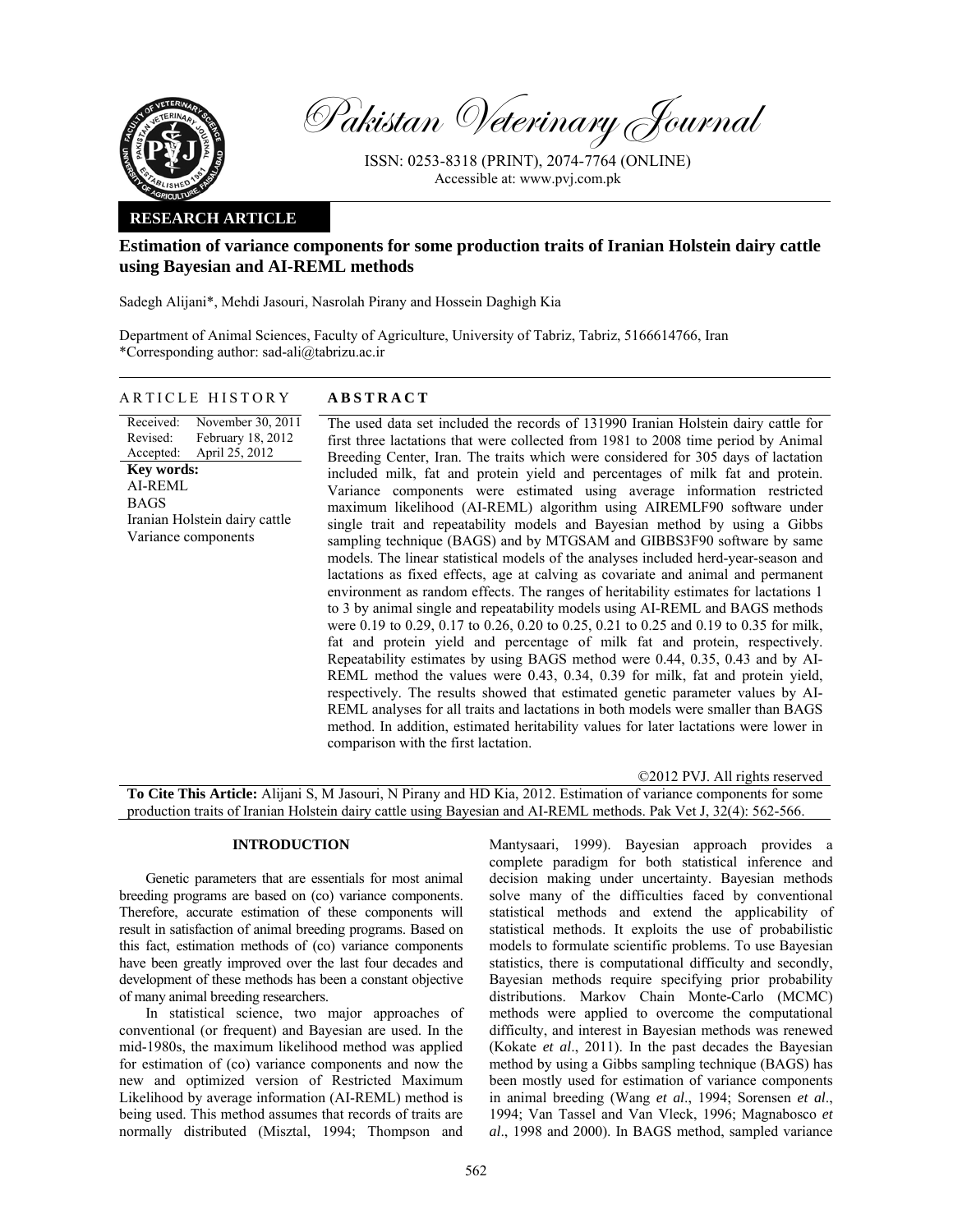In Gibbs sampling algorithm three parameters should be determined prior to its application. The first one is the amount of total cycles of sampling to reach reliable estimation and the second one is the number of sampling that must be discarded before the produced sampled values to include in the true posterior distribution, because these sampled values are not still correct. The third one is the interval between sampled values to obtain independent samples from the posterior distribution. Compared to REML, Bayesian methods have the advantage of allowing the inclusion of prior knowledge about unknown parameters in the analysis. Additionally, the Bayes theorem provides a solution for the finite sample size problem, since an exact a posterior distribution exists for each large or small data set from which inferences can be drawn (Misztal, 2008; Borquis *et al*., 2010; Leuenberger and Wegmann, 2010). When a large data set is analyzed, a priori information tends to be overwhelmed by the likelihood function in the establishment of the posterior distribution. In this case, parameter estimates are close to those obtained by methods based on likelihood functions. However, this may not be true when the sample size is limited because the maximum likelihood procedure only possesses well-defined properties when the sample size is large enough (Kuhner, 2009; Guillemaud, 2010; Fong *et al*., 2010). In traditional dairy cattle breeding, first lactation records or, by assuming correlation of unity among yield in different lactations, repeated records of more lactations were used in genetic evaluation. In the first case it is assumed that first lactation records can provide adequate information about later lactation records by considering that same genes influence on first and later lactations (Albuquerque *et al*., 1996). By improving in computing power and statistical modeling all lactation records are used in genetic evaluation and this has resulted in increasing accuracy of evaluation of dairy animals.

The main aim of this research was estimation of variance components of milk production traits in the first three lactations of Iranian Holstein dairy cattle using single trait and repeatability animal model by AI-REML and BAGS methods and determining Gibbs sampling parameters for applying BAGS method.

#### **MATERIALS AND METHODS**

Following editing data, the data set used in this research consisted of 254833 field records of first three lactations of Holstein cows that were collected from 1981 to 2008 in Animal Breeding Center of Iran. Total number of animals in the pedigree was 608478. Milk (MY), fat (FY) and protein yield (PY) and percentage of milk fat (FP) and protein (PP) was considered as traits analyzed for 305 days of lactation. All of the traits were adjusted to 305 days and two times milking. First lactation yield was necessary for all cows and additional lactations were used only if the previous one was recorded. The data distributions by traits are shown in Table 1.

In this study, contemporary groups were defined by a combination of herd, year and season of calving (HYS). Therefore, after editing data, each level of HYS contained at least 15 animals.

In the second step of data preparation, ages of animals at calving were edited and for this purpose, age range (days from birthday) of 660 to 1200 days for first lactation, 990 to 2000 days for second lactation and 1350 to 2500 days for third lactations were considered. The data set editing was done by using SAS (2003) and RENUMF90 (Misztal, 1999b) and FOXPRO 9 (2006) software.

**Table 1:** Summary information of production traits

|                | ,      |       |       |      |        |
|----------------|--------|-------|-------|------|--------|
| Traits         | N      | Max   | Min   | Mean | CV (%) |
| MT(kg)         | 131990 | 11000 | 3000  | 7315 | 18.99  |
| MY2 (kg)       | 82070  | 14775 | 3000  | 8132 | 21.75  |
| MY3 (kg)       | 40773  | 16166 | 3000  | 8492 | 22.70  |
| $FYI$ (kg)     | 106400 | 35 I  | 125   | 237  | 20.10  |
| $FY2$ ( $kg$ ) | 67040  | 500   | 125   | 267  | 24.15  |
| FY3 (kg)       | 32177  | 597   | 130   | 282  | 24.95  |
| FPI (%)        | 104121 | 5.94  | 2.50  | 3.32 | 13.01  |
| FP2 (%)        | 68041  | 5     | 1.50  | 3.28 | 15.63  |
| FP3 (%)        | 32644  | 5     | 1.33  | 3.31 | 15.58  |
| PYI (kg)       | 77489  | 300   | I I 5 | 226  | 16.09  |
| $PY2$ (kg)     | 52933  | 466   | 110   | 258  | 19.19  |
| PY3 (kg)       | 26581  | 479   | 110   | 268  | 19.84  |
| PPI (%)        | 80131  | 3.85  | 2.30  | 3.07 | 7.64   |
| PP2 (%)        | 53023  | 5     | 1.84  | 3.11 | 8.54   |
| PP3 (%)        | 25920  | 5     | 1.66  | 3.09 | 8.66   |

MY, milk yield; FY, fat yield; FP, fat percentage; PY, protein yield; PP, protein percentage. 1, 2, 3 refers to lactations. N: number of recorded animals; Max: Maximum; Min: Minimum; CV: coefficient of variance.

The analyses were conducted using a single trait and repeatability linear animal model. For univariate analyses, three lactation records were analyzed individually using a single trait linear animal model as follows (in matrix notation):

 $y= Xb+ Zu+ e$  Where,

**y** is the observation vector, in this case is one of the lactation records.

**b** is the fixed effect vector of the HYS contemporary groups effect and regression coefficient of covariate of age of the animal at calving coefficient.

**u** is the additive random genetic effect vector of the animal.

**e** is the residual random effect vector.

**X** and **Z** are the incidence matrices that relate the data to the fixed and random effects, respectively.

The structure of (co) variance matrix in random variables in this model is as follows:

$$
\mathbf{Var}\begin{bmatrix} \mathbf{y} \\ \mathbf{u} \\ \mathbf{e} \end{bmatrix} = \begin{bmatrix} \mathbf{V} & \mathbf{Z}\mathbf{G} & \mathbf{R} \\ \mathbf{G}\mathbf{Z} & \mathbf{G} & \mathbf{0} \\ \mathbf{R} & \mathbf{0} & \mathbf{R} \end{bmatrix} \text{ Where,}
$$

 $V = ZGZ + R$ .

After considering  $\mathbf{R} = \mathbf{I} \cdot \sigma_e^2$  and  $\mathbf{G} = \mathbf{A} \cdot \sigma_u^2$  that **A** is the matrix of additive relationship between individuals and **I** is the identically matrix in these equations, the following MME (mixed model equation) was solved for obtaining BLUP prediction of animal random effect;

$$
\begin{bmatrix} \mathbf{x}'\mathbf{x} & \mathbf{x}'\mathbf{z} \\ \mathbf{z}'\mathbf{x} & \mathbf{z}'\mathbf{z} + \mathbf{A}^{-1}\mathbf{k} \end{bmatrix} \begin{bmatrix} \mathbf{u} \\ \mathbf{b} \end{bmatrix} = \begin{bmatrix} \mathbf{x}'\mathbf{y} \\ \mathbf{z}'\mathbf{y} \end{bmatrix}
$$
 Where,  
\n
$$
\mathbf{k} = \frac{\sigma_e^2}{\sigma_u^2} = \frac{1 - h^2}{h^2}
$$

The milk production traits in three lactations of each animal were considered as repeated measurements;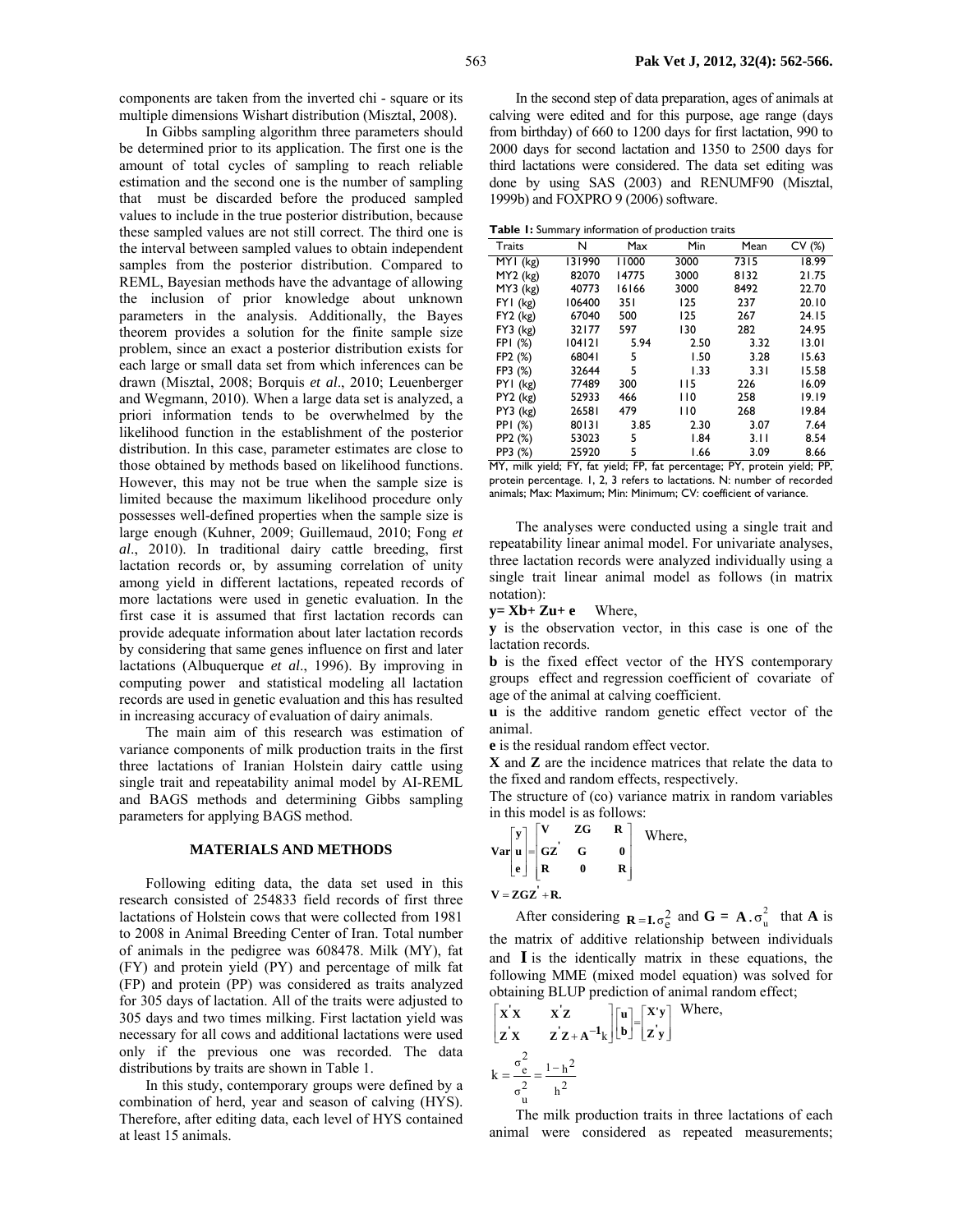therefore a repeatability animal model was applied. This model assumes a genetic correlation equal to one among the various lactation measurements. The following statistical model was used for these analyses:

**y** = **Xb** + **Zu** + **Wpe** + **e**

In which **y**, **b**, **u**, **e**, **X** and **Z** are defined as single trait model and **be** is the random effects vector of the permanent environment and **W** is the incidence matrix that relates the observations in **y** with this effect. In this model it was assumed that

|                                                                                                           |           | $A\sigma_u^2$ |             |
|-----------------------------------------------------------------------------------------------------------|-----------|---------------|-------------|
| $Var\left[\begin{array}{c} u \\ pe \end{array}\right] = \left[\begin{array}{c} A \\ 0 \end{array}\right]$ |           |               |             |
|                                                                                                           | $\vert$ e | $\bf{0}$      | $I\sigma^2$ |

For REML method, variance components were estimated using AI-REML algorithm and by applying AIREMLF90 software (Misztal, 1999a) under single trait and repeatability model. Single traits analyzed by BAGS method using MTGSAM (Multiple Trait using Gibbs Sampling under Animal Model) software (Van tassel and Van Vleck, 1996) and for the repeatability animal model, GIBBS3F90 software (Misztal, 1999c) were used. Totally, 36 analyses were done in this research. In order to study different levels of Gibbs Sampling parameters, different strategies were applied, these strategies were used for estimation of (co) variance component for traits of 305 days milk yield (MY) and mature equivalent milk yield (ME), These strategies included different combinations of different values for each of Gibbs Sampling parameters constituting 100, 150 and 200 for thinning interval; 1000, 10000 and 30000 for bur-in period; and 100000, 150000 and 200000 for total chain length. Considering all combinations, finally 56 analyses were done.

#### **RESULTS AND DISCUSSION**

The result of applying different strategies of BAGS method showed that firstly thinning interval had no effect on the mean, mode or median of the posterior marginal distribution of genetic parameters. Secondly, all values of chain length and bur-in period had very little effect on the amount of variance components estimations in this research. These results are presented in Table 2. Based on these results in other BAGS analyses the values of 100000, 30000 and 200 were used for total chain length, bur-in period and thinning interval, respectively. The results of this BAGS analysis were reported as the results of this estimation method.

The estimated values of variance components, genetic parameters and standard errors of first three lactations of study traits that were calculated by BAGS and AI-REML method under single trait model are shown in Table 3. In Table 4, the repeatability model output of these methods is included. Some of posterior distributions of residual and additive genetic variances of different traits have been shown in Fig. 1.

Results of single trait analyses indicated that residual variance, additive genetic variance and heritability of first lactations were higher in comparison with other lactations. This might be caused by factors that do not influence the different lactations, such as management systems or environmental effects. The range of heritability in this study was obtained at 0.10 to 0.29. In both methods and in

comparison to other lactations and traits the highest heritability value was for protein percentage in first lactation in contrast to the lowest value of heritability for fat yield in third lactation.

**Table 2:** Variance components estimation for different values of Gibbs sampling parameters

| Total cycle 200000     |        | ME                                           |                                    |      | MY    |       |
|------------------------|--------|----------------------------------------------|------------------------------------|------|-------|-------|
| <b>Burning Periods</b> | 1000   | 10000                                        | 30000                              | 1000 | 10000 | 30000 |
| $\sigma_{\rm u}^2$     | 532980 |                                              | 532956 533150 403420 403403 403547 |      |       |       |
| $\sigma_{\rm e}^2$     |        | 1230274 1230284 1230143 926261 926267 926163 |                                    |      |       |       |
| Total cycle 150000     |        | ME                                           |                                    |      | MY    |       |
| $\sigma_{\rm u}^2$     |        | 532503 532440 532629 403016 403015 403154    |                                    |      |       |       |
| $\sigma_e^2$           |        | 1230621 1230657 1230519 926523 926548 926447 |                                    |      |       |       |
| Total cycle 100000     |        | ME                                           |                                    |      | MY    |       |
| $\sigma_{\rm u}^2$     | 531551 |                                              | 531357 531371 402344 402201 402207 |      |       |       |
|                        |        | 1231296 1231418 1231401 927030 927120 927110 |                                    |      |       |       |

MY: milk 305 days yield; ME: mature equivalent milk yield;  $\sigma_z^2$ , additive variance;  $\sigma_s^2$ , residual variance.

The heritability values obtained by repeatability model were relatively higher than single traits model, which probably is due to permanent environmental effects; similar to the results obtained by other studies including Palacios *et al*. (2007). These results showed that the genetic correlations among lactations were not equal to one. In this study repeatability of MY trait was higher than FY and PY traits in both AI-REML and BAGS methods.

According to a previous report (Boldman and Freeman, 1990), genetic parameter estimates may change with production levels, phenotypic variance and methods of estimation. However, in this research, estimated genetic parameters are similar to other results from the literature. Meyer (1984) reported heritabilities of 0.34, 0.35 and 0.28 of milk yield; 0.32. 0.33, 0.23 of fat yield and 0.24, 0.29, 0.12 of protein yield in 1st, 2nd and 3rd lactation, respectively. Dedkova and Wolf (2001) reported heritability of 0.30, 0.28 and 0.30 of milk yield; 0.24, 0.25 and 0.25 of fat yield and 0.25, 0.25 and 0.27 of protein yield in 1st, 2nd and 3rd lactation, respectively. AL-Seaf *et al.* (2007) obtained heritability of milk yield in Holstein dairy cows of 0.18, 0.18 and 0.14 for first three lactations, respectively. Dematawewa and Berger (1998) applied a repeatability model for first three lactation records and for milk yield, fat yield and protein yield traits of Holstein dairy cows and reported the value of these trait heritability and repeatability as 0.196, 0.177 and 0.179; 0.424, 0.410 and 0.412, respectively.

Generally, relative values of the estimated heritabilities in this study coincide with other reports such as Albuquerque *et al.* (1996) and Palacios *et al.* (2007), which concluded that the heritability of milk production traits in the first lactation was higher than of later lactations.

**Conclusion:** The results presented here show that the estimates of variance component and genetic parameter in BAGS method were higher than those by AI-REML method, for all traits and models. Additionally, estimates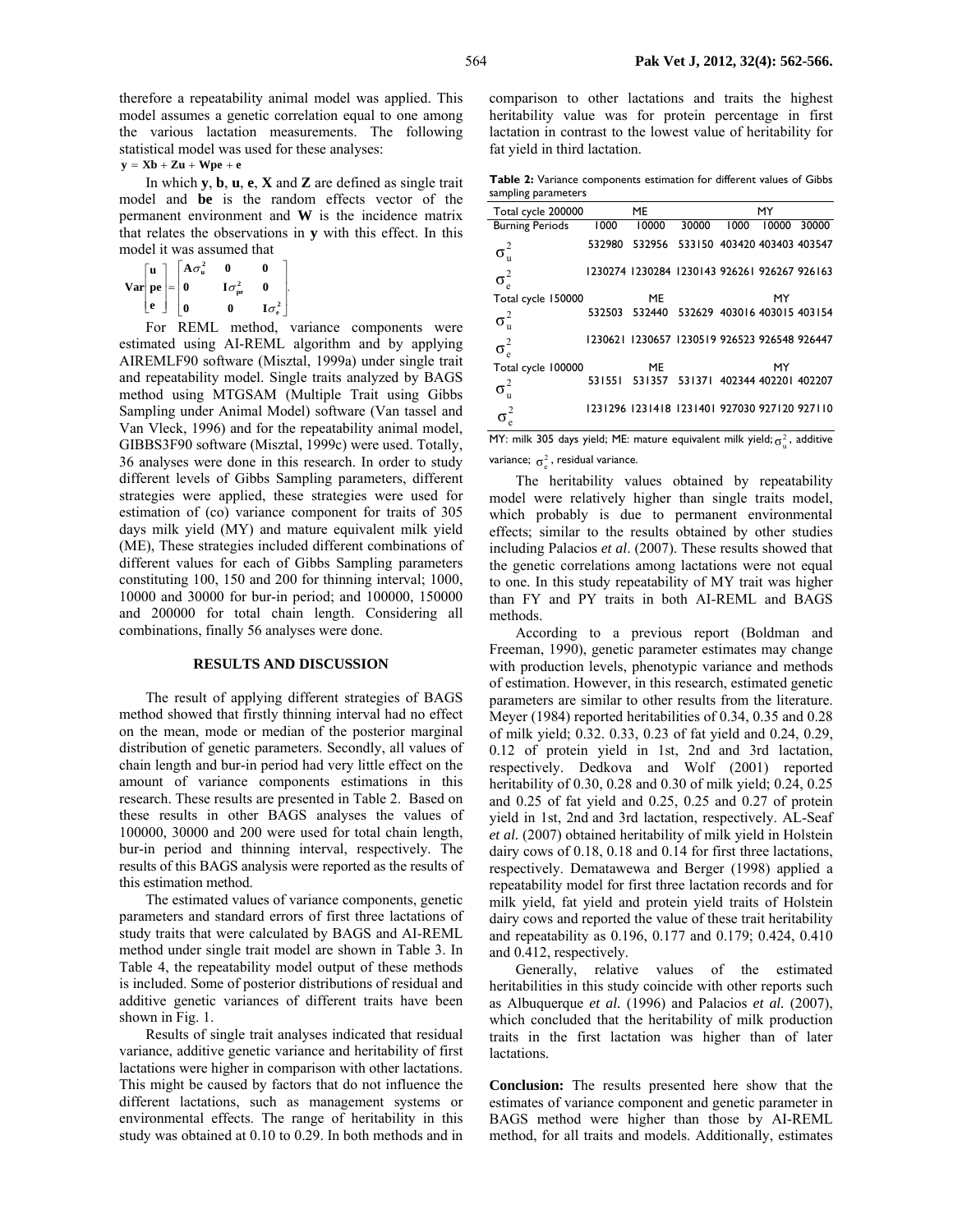**Table 3**: Estimated parameters for first three lactations of different traits calculated by BAGS and AI-REML method under single trait model

|                 |                     | <b>BAGS</b>         | AI-REML        |                     |                     |                |
|-----------------|---------------------|---------------------|----------------|---------------------|---------------------|----------------|
| Traits          | $\sigma_u^2$        | $\sigma_e^2$        | h <sup>2</sup> | $\sigma_{\rm u}^2$  | $\sigma_{\rm e}^2$  | h <sup>2</sup> |
| MYI             | 383562±11252        | 947443±9114         | 0.29           | 348320±11640        | 977090±8845         | 0.26           |
| MY <sub>2</sub> | 481926±23787        | 1778344±20160       | 0.21           | 379750±20922        | 1856300±17829       | 0.17           |
| MY3             | 542477±39099        | 2297765±32954       | 0.19           | 357780±31318        | 2445600±29621       | 0.13           |
| <b>FYI</b>      | $276 \pm 12$        | $1052 \pm 10$       | 0.21           | 217±11              | $1097 + 9$          | 0.17           |
| FY <sub>2</sub> | $445+25$            | $2085 + 22$         | 0.17           | $304 + 22$          | $2186 \pm 20$       | 0.13           |
| FY3             | $556 + 50$          | 2720±45             | 0.17           | $317 + 35$          | $2912 \pm 36$       | 0.10           |
| <b>FPI</b>      | $0.0328 \pm 0.0044$ | $0.104 \pm 0.0010$  | 0.25           | $0.0267 \pm 0.0013$ | $0.109 \pm 0.001$   | 0.19           |
| FP <sub>2</sub> | $0.0400 \pm 0.0024$ | $0.141 \pm 0.0019$  | 0.23           | $0.0296 \pm 0.0019$ | $0.151 \pm 0.002$   | 0.16           |
| FP3             | $0.0415 \pm 0.0033$ | $0.154 \pm 0.0029$  | 0.21           | $0.0269 \pm 0.0026$ | $0.165 \pm 0.002$   | 0.14           |
| <b>PYI</b>      | $247 \pm 11$        | $727+9$             | 0.25           | $204 \pm 10$        | $763 + 8$           | 0.21           |
| PY <sub>2</sub> | 419±24              | 1418±20             | 0.23           | $334+21$            | 1485±18             | 0.18           |
| PY3             | $470+39$            | $1854 \pm 34$       | 0.20           | $335+32$            | 1961±31             | 0.15           |
| PPI             | $0.0106 \pm 0.0004$ | $0.0210 \pm 0.0003$ | 0.35           | $0.0090 \pm 0.0004$ | $0.0220 \pm 0.0003$ | 0.29           |
| PP <sub>2</sub> | $0.0121 \pm 0.0007$ | $0.0376 \pm 0.0006$ | 0.24           | $0.0085 \pm 0.0006$ | $0.0405 \pm 0.0005$ | 0.17           |
| PP3             | $0.0102 \pm 0.0009$ | $0.0422 \pm 0.0008$ | 0.19           | $0.0071 \pm 0.0007$ | $0.0444\pm0.0007$   | 0.14           |

MY, milk yield; FY, fat yield; FP, fat percentage; PY, protein yield; PP, protein percentage;  $\sigma_u^2$  = additive variance;  $\sigma_e^2$  = residual variance; h2= heritability (1, 2, 3) refers to milk lactations.



**Fig.1:** Posterior distributions of additive and residual variance for MY1, FY1 and PY1.

| Table 4: Estimated values of variance components, genetic parameters and standard errors for first three lactations of different traits calculated by |  |  |
|-------------------------------------------------------------------------------------------------------------------------------------------------------|--|--|
| BAGS and AI-REML methods under repeatability model                                                                                                    |  |  |

| <b>BAGS</b>                  |              |                 |                | AI-REML      |                 |               |  |
|------------------------------|--------------|-----------------|----------------|--------------|-----------------|---------------|--|
|                              | MY           | FY              | PY             | MY           | FY              | PY            |  |
| $\sigma_{\rm u}$             | 609986±11004 | 598.67±6        | $444.73 + 9$   | 550680±12941 | $581.75 \pm 15$ | 386.19±12     |  |
| $\sigma_{\rm pe}$            | 320506±5146  | $207.44 \pm 12$ | $305.65 \pm 9$ | 305320±9467  | $199.53 \pm 11$ | 234.55±9      |  |
| $\sim$<br>$\sigma_{\rm e}^2$ | 1205450±3546 | $1526 \pm 6$    | 1016.80±5      | 1144400±4814 | $1494.1 \pm 7$  | $974.2 \pm 5$ |  |
| h <sup>2</sup>               | 0.29         | 0.26            | 0.25           | 0.27         | 0.26            | 0.24          |  |
|                              | 0.44         | 0.35            | 0.43           | 0.43         | 0.34            | 0.39          |  |
|                              |              |                 |                |              |                 |               |  |

MY, milk yield; FY, fat yield; PY, protein yield;  $\sigma_u^2$  = additive variance;  $\sigma_{ve}^2$  = permanent environment;  $\sigma_e^2$  = residual variance; h2= heritability; r= rrepeatability.

of variance components using BAGS method in comparison of AI-REML method had lower standard errors in both models. However, computer processing time was greater in BAGS than in AI-REML.

conduct this study. The authors also wish to thank Igancy Misztal, Curt Van Tassell and Dale Van Vleck for allowing access to their software.

#### **REFERENCES**

**Acknowledgment:** Authors are grateful to the Information Technology Center of University of Tabriz and Animal Breeding Center of IRAN that allowed us to

Albuquerque LG, JF Keown and LD Van Vleck, 1996. Genetic parameters of milk, fat, and protein yield in the three lactations,